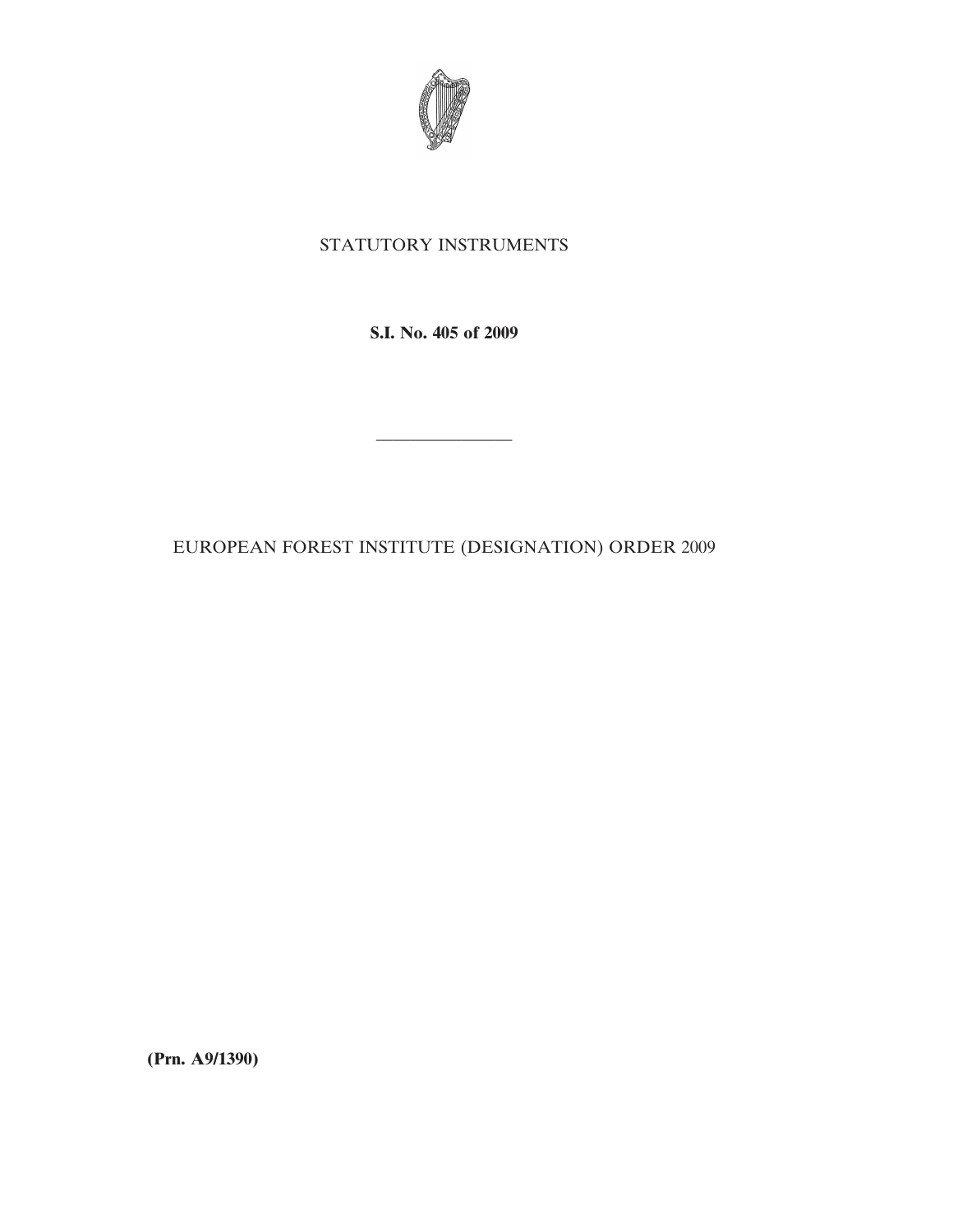## EUROPEAN FOREST INSTITUTE (DESIGNATION) ORDER 2009

WHEREAS under section 40(1) (as amended by section 3 of the Diplomatic Relations and Immunities (Amendment) Act 2006 (No. 10 of 2006)) of the Diplomatic Relations and Immunities Act 1967 (No. 8 of 1967), the Government may by order designate an organisation to which the State is or intends to become a party to be an organisation to which Part VIII of that Act applies;

AND WHEREAS the European Forest Institute is such an organisation;

NOW, the Government, in exercise of the powers conferred on them by the said section 40(1) of the Diplomatic Relations and Immunities Act 1967, hereby order as follows:

1. This Order may be cited as the European Forest Institute (Designation) Order 2009.

2. The European Forest Institute is hereby designated as an organisation to which Part VIII of the Diplomatic Relations and Immunities Act 1967 (No. 8 of 1967) applies.



BRIAN COWEN, Taoiseach.

*Notice of the making of this Statutory Instrument was published in "Iris Oifigiu´il" of* 4*th September*, 2009.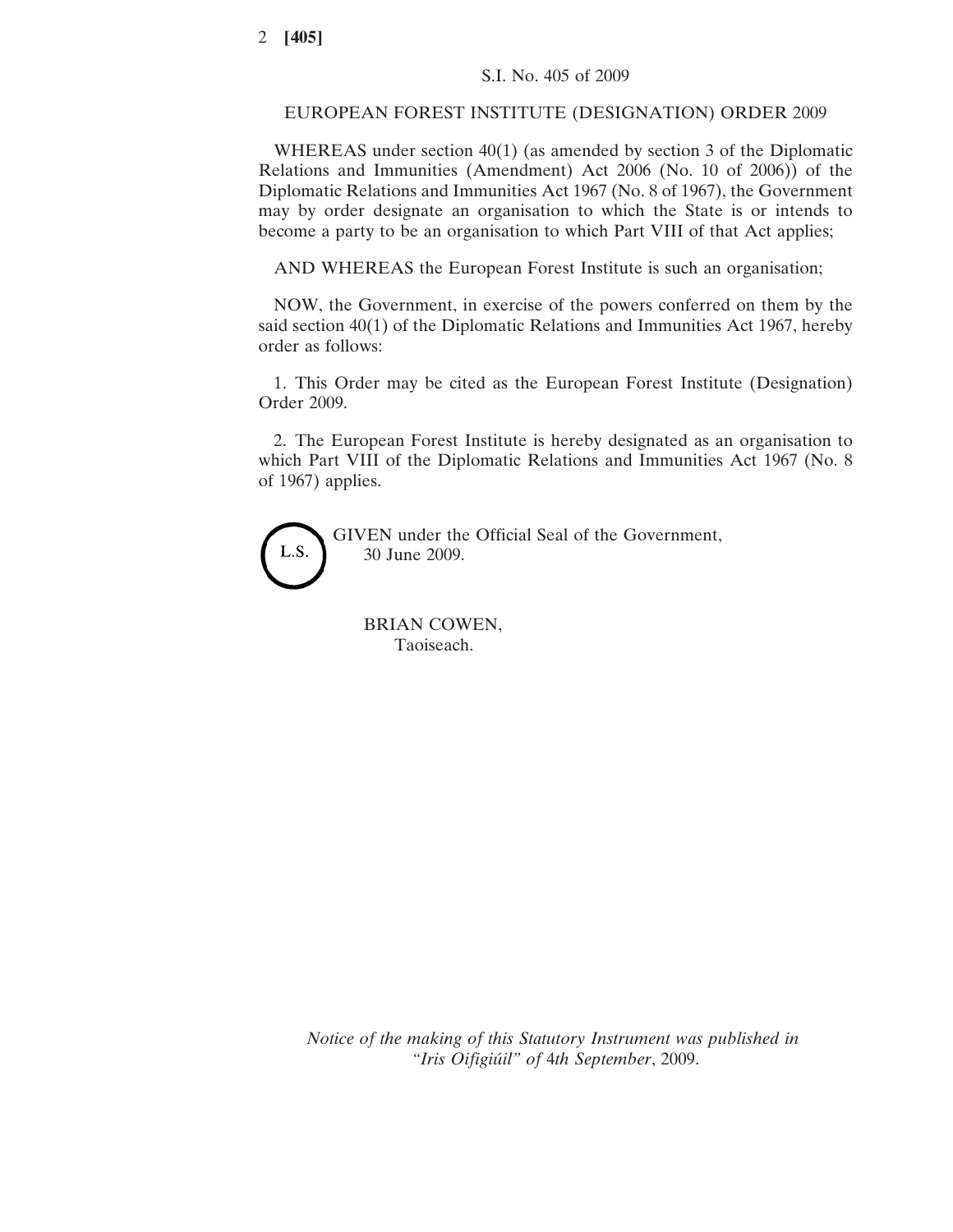**[405]** 3

## EXPLANATORY NOTE

*(This note is not part of the Instrument and does not purport to be a legal interpretation)*

The purpose of this order is to give effect within the State to Article 12 of the Convention on the European Forest Institute, which provides that the Institute shall enjoy legal personality in the territories of each State party to the Convention.